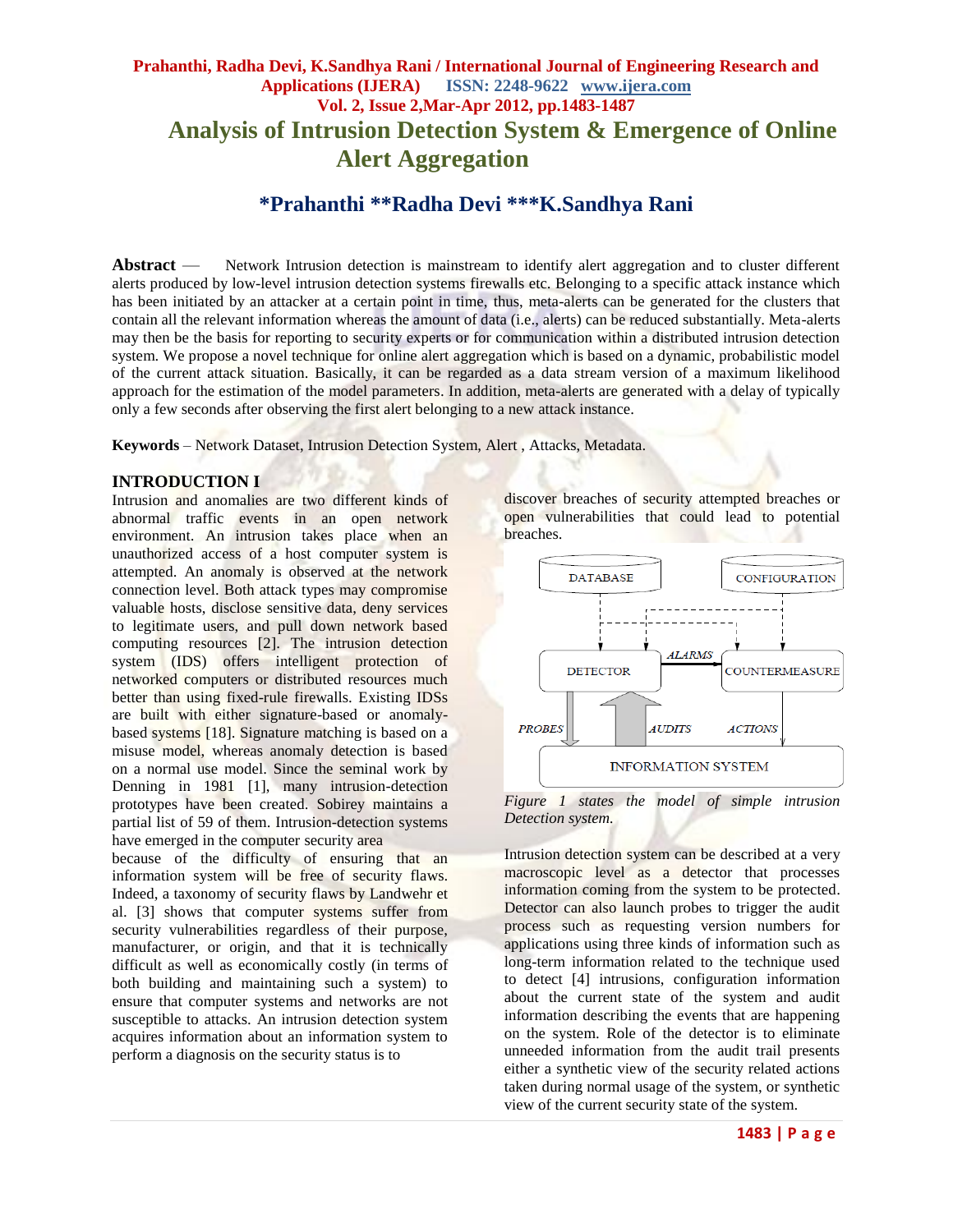## **SECTION II**

**2.Survey on Intrusion Detection System:** Intrusion detection systems (IDS) process large amounts of monitoring data. As an example, a host-based IDS examines log files on a computer (or host) in order to detect suspicious activities. Network-based IDS, on the other hand, searches network monitoring data for harmful packets or packet flows.

#### **2.1. Types of Intrusion Detection System**  *2.1.1 Network Intrusion Detection System:*

Network–based intrusion detection system (NIDS) [8] that tries to detect malicious activity such as denial of service attacks, port scan or even attempts to crack into computer by monitoring network traffic. NIDS does this by reading all incoming packets and trying to find number of TCP connection requests to a very large number of different ports is observed, one could assume that there is someone conducting a port scan of some or all of the computers in the network. It mostly tries to detect incoming shell codes in the same manner that an ordinary intrusion detection system does. Often inspecting valuable information about an ongoing intrusion can be learned from outgoing or local traffic and also work with other systems as well, for example update some firewalls blacklist with the IP address of computers used by suspected crackers.

*2.1.2. Host-based Intrusion Detection System:* Host-based intrusion detection system (HIDS) [8] monitors parts of the dynamic behavior and the state of computer system, dynamically inspects the network packets. A HIDS could also check that appropriate regions of memory have not been modified, for example- the system-call table comes to mind for Linux and various v table structures in Microsoft Windows. For each object in question usually remember its attributes (permissions, size, modifications dates) and create a checksum of some kind (an MD5, SHA1 hash or similar) for the contents, if any, this information gets stored in a secure database for later comparison (checksum-database). At installation time- whenever any of the monitored objects change legitimately- a HIDS must initialize its checksum database by scanning the relevant objects. Persons in charge of computer security need to control this process tightly in order to prevent intruders making un-authorized changes to the database.

*2.1.3. Protocol-based Intrusion Detection system:* Protocol based intrusion detection system (PIDS) [8] typically installed on a web server, monitors the dynamic behavior and state of the protocol, and typically consists of system or agent that would sit at the front end of a server, monitoring the HTTP protocol stream. Because it understands the HTTP protocol relative to the web server/system

it is trying to protect it can offer grater protection than less in-depth techniques such as filtering by IP address or port number alone, however this greater protection comes at the cost of increased computing on the web server and analyzing the communication between a connected device and the system it is protecting.

*2.1.4. Application Protocol-based Intrusion Detection System:* Application protocol-based intrusion detection system (APIDS) [16] will monitor the dynamic behavior and state of the protocol and typically consists of a system or agent that would sit between a process, or group of servers, monitoring and analyzing the application protocol between two connected

devices.

**2.2 Approach of Existing IDS:** Existing IDS are optimized to detect attacks with high accuracy still have various disadvantages that have been outlined in a number of publications and a lot of work has been done to analyze IDS. Correlation approach is attack thread reconstruction, which can be seen as a kind of attack instance recognition. No clustering algorithm is used, but a strict sorting of alerts within a temporal window of fixed length according to the source, destination, and attack classification (attack type). In [7], a similar approach is used to eliminate duplicates, i.e., alerts that share the same quadruple of source and destination address as well as source and destination port. In addition, alerts are aggregated (online) into predefined clusters (so-called situations) in order to provide a more condensed view of the current attack situation. The definition of such situations is also used in [8] to cluster alerts. In [9], alert clustering is used to group alerts that belong to the same attack occurrence. Even though called clustering, there is no clustering algorithm in a classic sense. The alerts from one (or possibly several) IDS are stored in a relational database and a similarity relation—which is based on expert rules—is used to group similar alerts together. Two alerts are defined to be similar, for instance, if both occur within a fixed time window and their source and target match exactly. As already mentioned, these approaches are likely to fail under real-life conditions with imperfect classifiers (i.e., low-level IDS) with false alerts or wrongly adjusted time windows.

Another approach to alert correlation is presented in an approach to alert correlation is presented in [10]. A weighted, attribute-wise similarity operator is used to decide whether to fuse two alerts or not. However, as already stated in and [5], this approach suffers from the high number of parameters that need to be set. The similarity operator presented in [6] has the same disadvantage there are lots of parameters that must be set by the user and there is no or only little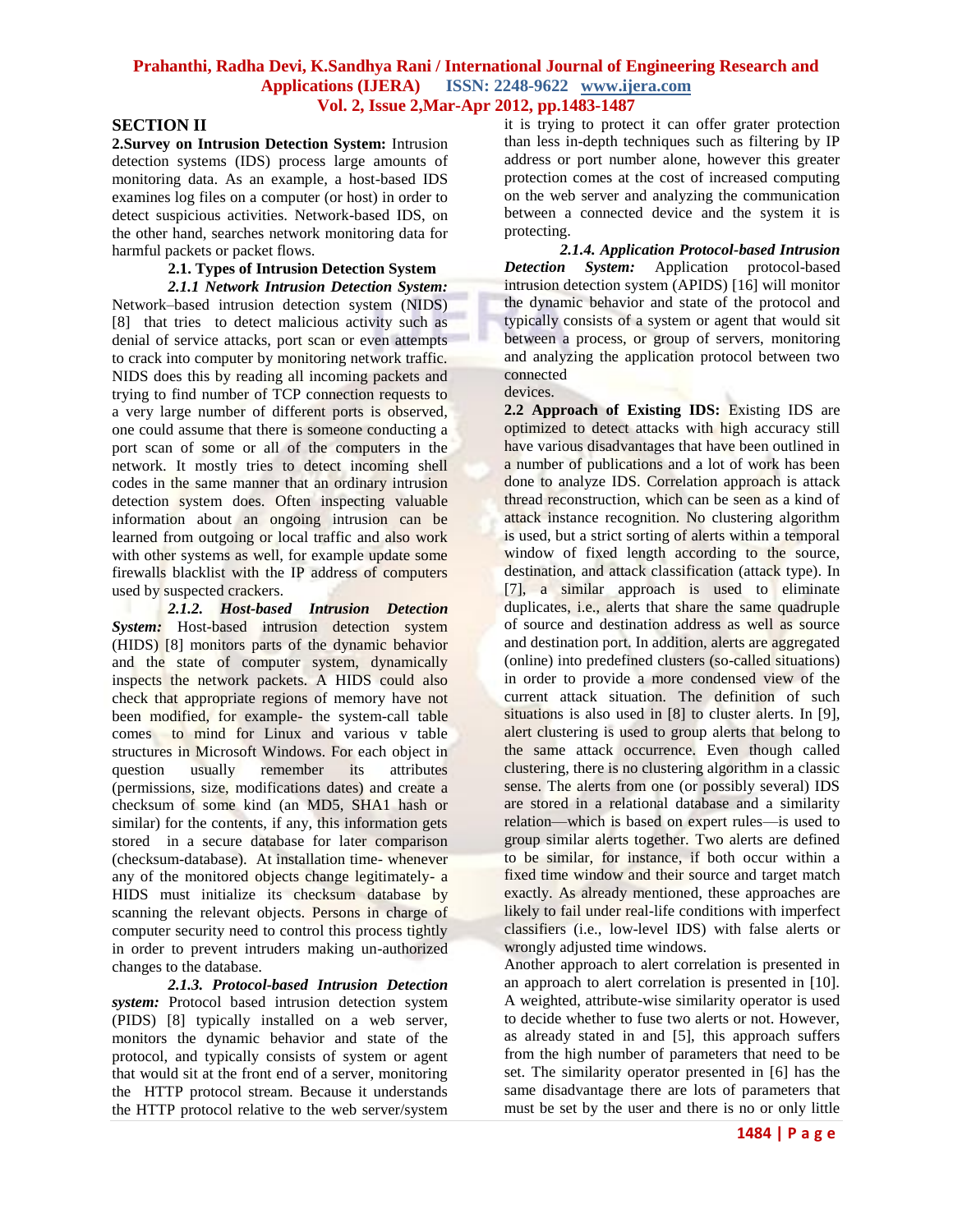guidance in order to find good values. In [7], another clustering algorithm that is based on attribute-wise similarity measures with user defined parameters is presented. However, a closer look at the parameter setting reveals that the similarity measure, in fact, degenerates to a strict sorting according to the source and destination IP addresses and ports of the alerts. Reports



#### **SECTION III**

**3. Problem Definition:** Network Security is an important issue in our current Task. Providing certain firewall, antivirus, security for password become hectic even though we cant control the network type of anomalies or misuse activities. To maintain the security issue at a time we introduce a novel method call online alert aggregation which is based on dynamic or probabilistic model of the current attack situation.

## **3.1. Application Specific for Alert Aggregation**

*3.1.1. Server:* Server module is the main module for this project. This module acts as the Intrusion Detection System. This module consists of four layers viz. sensor layer (which detects the user/client etc.), Detection layer, alert processing layer and reaction layer. In addition there is also Message Log, where all the alerts and messages are stored for the references. This Message Log can also be saved as Log file for future references for any network environment.

*3.1.2 Client:* Client module is developed for testing the Intrusion Detection System. In this module the client can enter only with a valid user name and password. If an intruder enters with any guessing passwords then the alert is given to the Server and the intruder is also blocked. Even if the valid user enters the correct user name and password, the user can use only for minimum number of times. For example even if the valid user makes the login for repeated number of times, the client will be blocked and the alert is sent to the admin. In the process level intrusion, each client would have given a specific process only. For example, a client may have given permission only for P1process. If the client tries to make more then these processes the client will be blocked and the alert is given by the Intrusion Detection System. In this client module the client can be able to send data. Here, when ever data is sent Intrusion Detection System checks for the file. If the size of the file is large then it is restricted or else the data is sent.

*3.1.3. DARPA Dataset:* This module is integrated in the Server module. This is an offline type of testing the intrusions. In this module, the DARPA Data Set is used to check the technique of the Online Intrusion Alert Aggregation with Generative Data Stream Modeling. The DARPA data set is downloaded and separated according to each layers. So we test the instance of DARPA Dataset using the open file dialog box. Whenever the dataset is chosen based on the conditions specified the Intrusion Detection System works.

*3.1.3. Mobile:* This module is developed using J2ME. The traditional system uses the message log for storing the alerts. In this system, the system admin or user can get the alerts in their mobile. Whenever alert message received in the message log of the server, the mobile too receives the alert message.

*3.1.3. Attack Simulation:* In this module, the attack simulation is made for ours elf to test the system. Attacks are classified and made to simulate here. Whenever an attack is launched the Intrusion Detection System must be capable of detecting it. So our system will also be capable of detecting such attacks. For example if an IP trace attack is launched, the Intrusion Detection System must detect it and must kill or block the process.

## **3.2. Algorithm for Proposed Architecture IDS:**

Step 1: Select the 'n' layers needed for the whole IDS.

Step 2: Build Sensor Layer to detect Network and Host Systems.

Step 3: Build Detection Layer based on Misuse and Anomaly detection technique.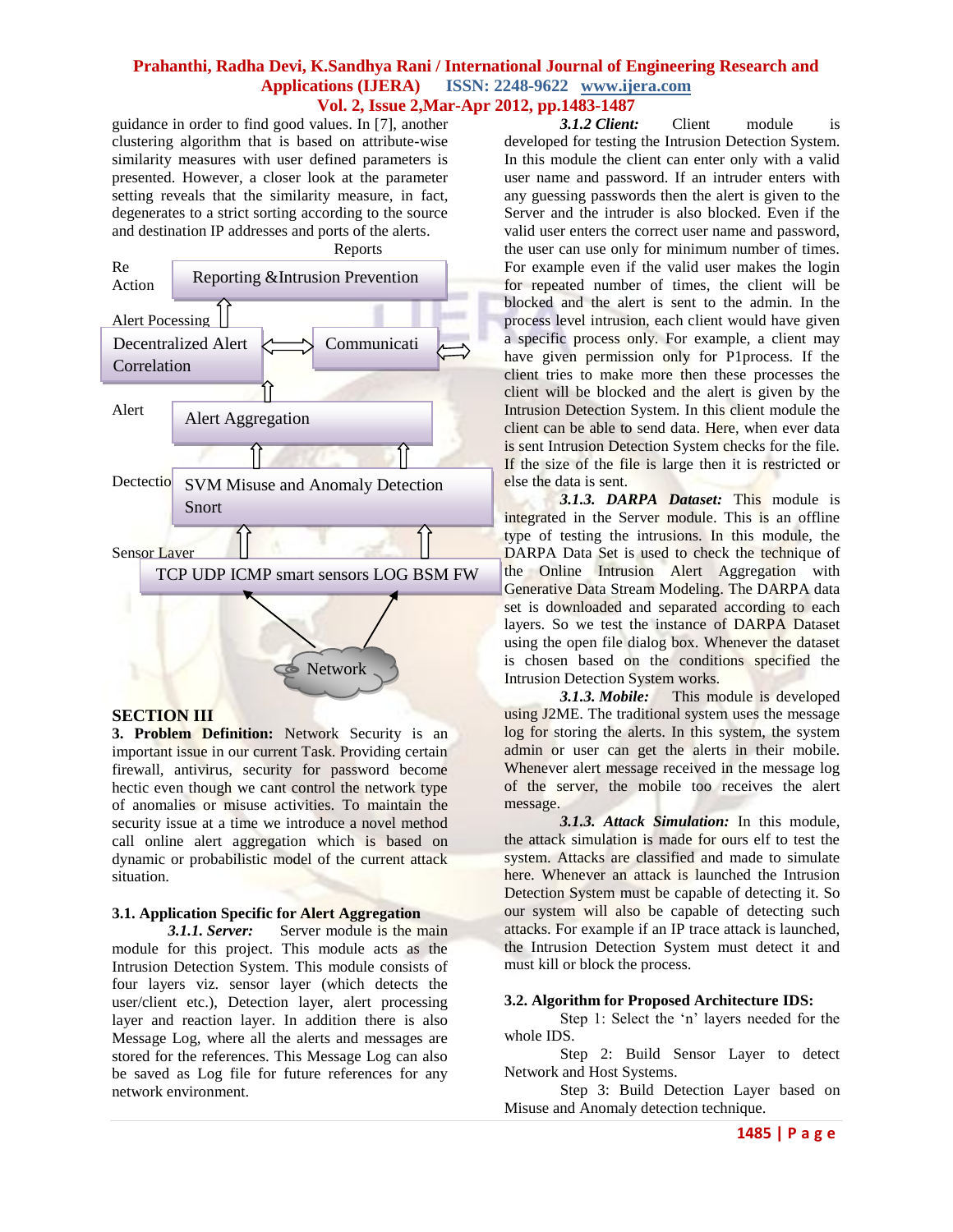Step 4: Classify various types of alerts. (For example alert for System level intrusion or process level intrusion)

Step 5: Code the system for detecting various types of attacks and alerts for respective attacks.

Step 6: Integrate the system with Mobile device to get alerts from the proposed IDS.

Step 7: Specify each type of alert on which category it falls, so that user can easily recognize the attack type.

Step 8: Build Reaction layer with various options so that administrator/user can have various options to select or react on any type of intrusion.

Step 9: Test the system using Attack Simulation module, by sending different attacks to the proposed IDS.

Step 10: Build a log file, so that all the reports generated can be saved for future references.

**3.3. Alert Aggregation when the user is at OffLine:** Assume that a host with an ID agent is exposed to a certain intrusion situation with one or several attacks launch several attack instances belonging to various attack types. The attack instances each cause a number of alerts with various attributes values.

1. False alerts are not recognized as such and wrongly assigned to clusters: This situation is acceptable as long as the number of false alerts is comparably low.

2. True alerts are wrongly assigned to clusters: This situation is not really problematic as long as the majority of alerts belonging to that cluster is correctly assigned. Then, no attack instance is missed.

3. Clusters are wrongly split: This situation is undesired but clearly unproblematic as it leads to redundant meta-alerts only. Only the data reduction rate is lower, no attack instance is missed.

4. Several clusters are wrongly combined into one: This situation is definitely problematic as attack instances may be missed.

3.4. Dataset Alert Aggregation: Assume that in the environement observed by an ID agent attackers initiate new attack instances that cause alerts for a certain time interval until this attack instance is completed at point in time the ID agent which is assumed to have a model of the current situation.

1. Component adaption: Alerts associated with already recognized attack instances must be identified as such and assigned to already existing clusters while adapting the respective component parameters.

2. Component creation (novelty detection): The occurrence of new attack instances must be

stated. New components must be parameterized accordingly.

3. Component deletion (obsoleteness detection): The completion of attack instances must be detected and the respective components must be deleted from the model.

## **SECTION V**

**5. Comparative Study:** Previous IDS are optimized to detect attacks with high accuracy. However, they still have various disadvantages that have been outlined in a number of publications and a lot of work has been done to analyze IDS in order to direct future research Besides others, one drawback is the large amount of alerts produced. Alerts can be given only in System logs. Existing IDS does not have general framework which cannot be customized by adding domain specific knowledge as per the specific requirements of the users or network administrators. Compare to already known application system our work states that Online Intrusion Alert Aggregation with Generative Data Stream Modeling is a generative modeling approach using probabilistic methods. Assuming that attack instances can be regarded as random processes "producing" alerts, we aim at modeling these processes using approximate maximum likelihood parameter estimation techniques. Thus, the beginning as well as the completion of attack instances can be detected. It is a data stream approach, i.e., each observed alert is processed only a few times. Thus, it can be applied online and under harsh timing constraints. In the proposed scheme of Online Intrusion Alert Aggregation with Generative Data Stream Modeling, we extend our idea of sending Intrusion alerts to the mobile. This makes the process easier and comfortable. Online Intrusion Alert Aggregation with Generative Data Stream Modeling does not degrade system performance as individual layers are independent and are trained with only a small number of features, thereby, resulting in an efficient system. Online Intrusion Alert Aggregation with Generative Data Stream Modeling is easily customizable and the number of layers can be adjusted depending upon the requirements of the target network. Our framework is not restrictive in using a single method to detect attacks. Different methods can be seamlessly integrated in our framework to build effective intrusion detectors.Our framework has the advantage that the type of attack can be inferred directly from the layer at which it is detected. As a result, specific intrusion response mechanisms can be activated for different attacks.